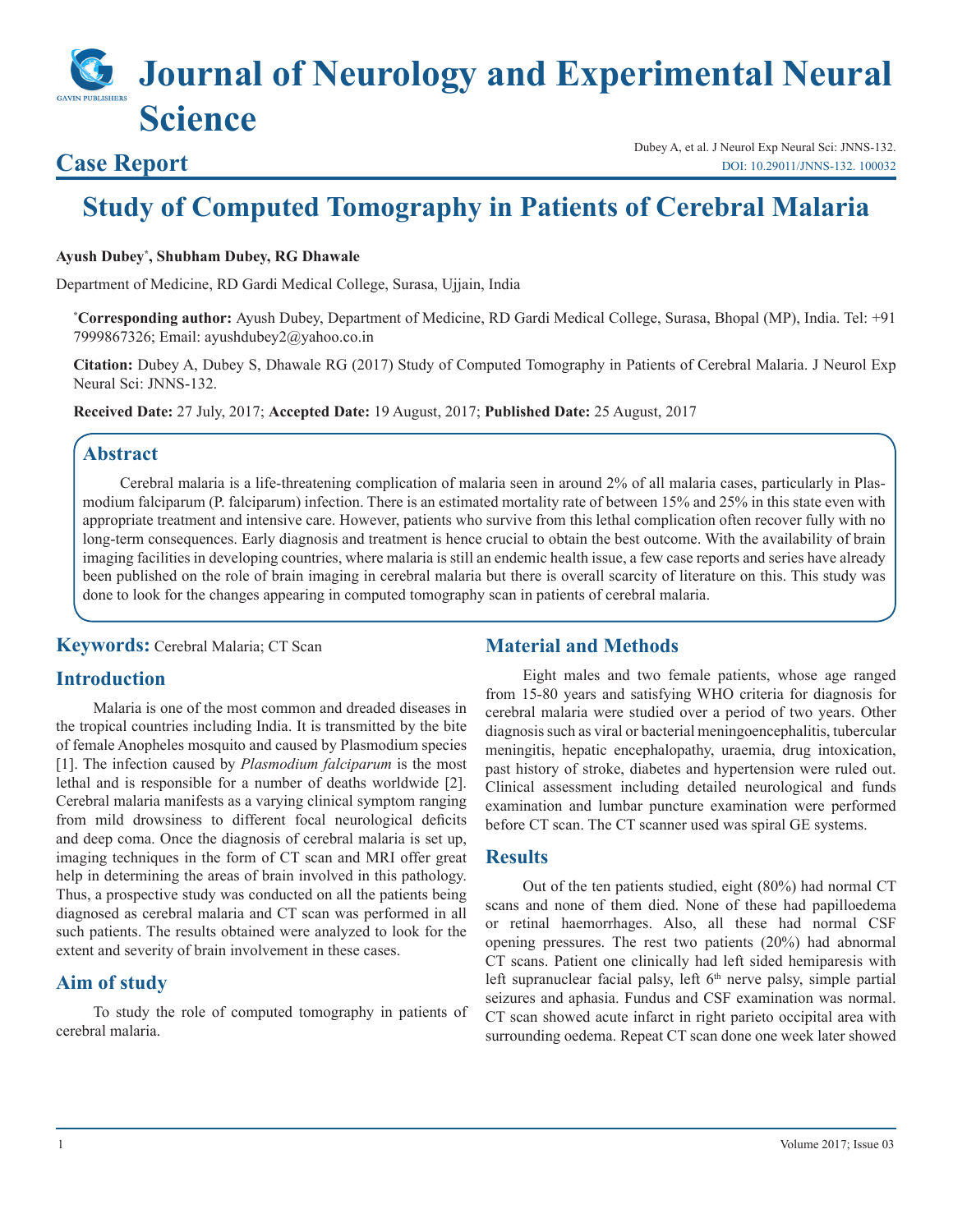increase in infarct size and oedema. Patient eventually died. Patient two has Acute Disseminated Encephalo Myelitis (ADEM) like presentation. Patient had paraparesis. Fundus showed retinal haemorrhage and CSF pressure was raised. CT scan suggested bilateral periventricular cerebral oedema. This patient also died later.

### **Discussion**

Cerebral malaria is a serious life-threatening complication of *P. falciparum* infection. This infection is acquired after being bitten by an infected female Anopheles mosquito and is a multisystem disease, with hepatic dysfunction, thrombocytopenia, and coagulopathies [3]. Neurological manifestations occur in 2% of all cases of malaria. Cerebral involvement in malaria is due to vascular sequestration of parasitized erythrocytes. A functional blockade of the microcirculation is the main pathogenetic mechanism in this pathology and therefore diffuse bihemispheric dysfunction is the most common manifestation of cerebral involvement [4]. Patients become drowsy and disoriented; hallucinations are also seen. As the disease process advances, the level of consciousness deteriorates and the patient becomes comatose [2].

Diagnosis of cerebral malaria requires demonstration of asexual form of *P. falciparum* in peripheral blood smear, in thick and thin blood smear films which are stained by Giemsa stain. Absence of parasites in some patients may be due to sequestration of the parasitized RBCs in cerebral circulation or earlier treatment with antimalarial drugs. In such situations, at least 3 smears 6 h apart should be examined. At least 3 smears then should be negative before excluding cerebral malaria. The rapid diagnostic test (antigen detection test) and PCR may be helpful in the diagnosis. CSF examination is necessary to exclude other causes of febrile encephalopathy. CSF is generally normal in cerebral malaria; however, mild pleocytosis (10-50 cells/mm3 ) and protein rise up to 200 mg/dL may be seen. EEG shows nonspecific abnormalities, such as diffuse slowing, spike wave discharges, and burst suppression pattern. Cerebral malaria may occur rarely with negative blood smear; therefore, a high index of suspension is required [5].

CT and MRI are usually normal or show edema and cortical or sub cortical infarcts in watershed zone in 15%- 20% patients. Cordoliani, et al. [3] reported imaging findings in three cases of cerebral malaria. A cortical infarct was seen in one case, with hyper intense areas in the white matter on T2W and FLAIR images in the other two cases. The hyper intense white matter areas were either diffuse (which was attributed to white matter edema) or focal (probably due to gliosis) [6]. In a prospective study of 20 patients with cerebral malaria, brain scan showed that the brain volume during acute cerebral malaria was slightly more than during the convalescent phase of the disease [7]. This difference was attributed to an increase in the volume of intracerebral

blood caused by sequestration of parasitized erythrocytes and compensatory vasodilatation, rather than by edema. Various reports of MRI in cerebral malaria have revealed focal or diffuse signal changes in centrum semiovale [3,8,9], corpus-callosum [3,10], thalamus and insular cortex [11]. Central pontine myelinolysis [12], myelinolysis in the upper medulla [13], cerebella syndrome with demyelization, and micro infarcts of the cerebella hemispheres have also been reported. In these, hyper intensities on T2 weighted or Fluid-Attenuation Inversion Recovery (FLAIR) images were considered to be due to oedema, ischaemia, toxic injury or gliosis. Hemorrhages based on gradient-echo imaging in single cases were described by Gupta, et al. [11] and Nickerson et al [6]. The lesions were mainly in the front parietal lobe, corpus callosum and internal capsule. Sakai et al [12] described per ventricular and sub cortical white matter restricted diffusion on the DWI, but did not reveal hemorrhagic components. Koch, et al. [14] reported a case of acute symptomatic psychosis occurring 2 weeks after successful therapy of a *P. falciparum* infection. MRI revealed multiple hyper intense lesions on the T2W images. They attributed these to an immunemediated complication (acute disseminated encephalomyelitis, ADEM) rather than a direct result of the infection.

The ADEM like presentation seen in the second case are most likely due to the edema of acute encephalitis. Although reported brain imaging features of cerebral malaria are variable, the diagnosis of cerebral malaria should be strongly considered when acute hemorrhagic infarctions, particularly in the thalami, are encountered in patients with constitutional symptoms with or without history of travel to an endemic area.

#### **Conclusion**

In patients presenting with non-localizing signs and/or generalized tonic clonic convulsions, CT scan is usually normal and hence not indicated.

CT findings in patients presenting with focal neurological deficit and/or partial seizures may reveal areas of altered density (infarct) and/or cerebral oedema, which usually develops in the terminal stage in most fatal cases.

#### **References**

- 1. [Kampfl AW, Birbaner GG, Pfausler BE, Haring HP, Schmutzhard E](https://www.ncbi.nlm.nih.gov/labs/articles/8333575/)  (1993) Isolated pontine lesion in algid cerebral malaria: Clinical [features, management and magnetic resonance imaging findings. Am](https://www.ncbi.nlm.nih.gov/labs/articles/8333575/)  [J Trop Med Hyg 48: 818-822](https://www.ncbi.nlm.nih.gov/labs/articles/8333575/).
- 2. Khadilkar SV, Sorabjee JS (1996) Cerebral malaria. Bombay Hosp Jr 38: 23-25.
- 3. [Cordoliani YS, Sarrazin JL, Felten D, Caumes E, Leveque C, et al.](http://www.ajnr.org/content/19/5/871)  (1998) MR of cerebral malaria. AJNR Am J Neuroradiol 19: 871-874.
- 4. [Patankar TF, Karnad DR, Shetty PG, Desai AP, Prasad SR \(2002\)](https://www.ncbi.nlm.nih.gov/pubmed/12202719)  Adult cerebral malaria: prognostic importance of imaging findings and